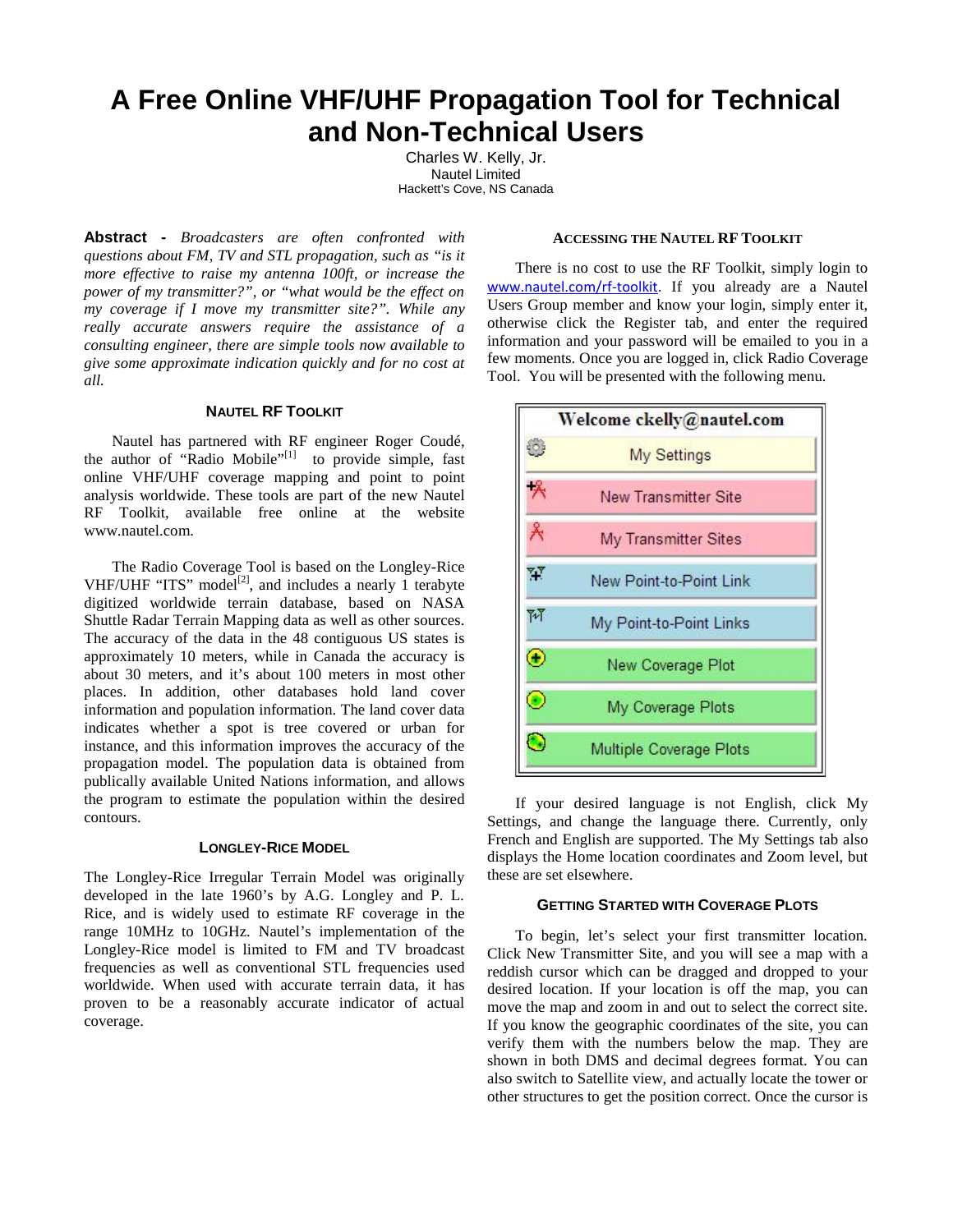|                   | Locate                      |    |  |
|-------------------|-----------------------------|----|--|
| Latitude          | 44.57099577                 |    |  |
| Longitude         | -63.91854574                |    |  |
| Zoom              |                             | 15 |  |
| Name              | New Transmitter Site 1      |    |  |
| Elevation (m) 4.9 |                             |    |  |
| Description       |                             |    |  |
| Group             |                             |    |  |
|                   | Add to My transmitter Sites |    |  |

precisely on the site where the antenna will be located, click Submit and this should be what you see:

Now, edit the Name field, changing "New Transmitter Site 1" to something more descriptive, and click Add to My Transmitter Sites, and the program will indicate that your location has been added to My Transmitter Sites.

Next click New Coverage Plot, and enter the description of this new plot. It is recommended that you use a name which includes the site name, transmitter power, antenna type and elevation of the antenna above ground in meters, such as "HQ 1kW 2 bay 30M". Enter the elevation of the center of the antenna in meters above ground, and use the pull-down menu to indicate the approximate value of transmitter power and antenna type in the Tx System field. If the exact value in transmitter power isn't shown, use the closest value. Enter the frequency in megahertz in the Frequency field.

The Rx System field also has a pull-down menu and is used to set the contours we want to see. Here are the choices:

| FM Car Receiver                     |  |
|-------------------------------------|--|
| North America Standard 54/60 dBµV/m |  |
| USA 60/70 dBµV/m                    |  |
| Euro Standard 54/66 dBµV/m          |  |
| Euro Standard 54/74 dBµV/m          |  |
| ATSC TV 41/48 dBµV/m                |  |

Here are the parameters which correspond to the above choices – these parameters are being updated and added to.

|                        | <b>Rx Sensitivity</b> | Antenna gain | Antenna Height | Contour 1               | Contour <sub>2</sub> |
|------------------------|-----------------------|--------------|----------------|-------------------------|----------------------|
| FM Car Receiver        | 10.0 dBuV             | $-0.5$ dB    | 1M             | 34.0 dBuV/m 44.0 dBuV/m |                      |
| North America Standard | 10.0 dBuV             | $-0.5$ dB    | <b>10M</b>     | 54.0 dBµV/m 60.0 dBµV/m |                      |
| USA 60/70 dBµV/m       | 10.0 dBuV             | $-0.5$ dB    | <b>9M</b>      | 60.0 dBµV/m 70.0 dBµV/m |                      |
| Euro Std 56/66 dBuV/m  | 10.0 dBuV             | $-0.5$ dB    | <b>10M</b>     | 54.0 dBµV/m 66.0 dBµV/m |                      |
| Euro Std 54/74 dBuV/m  | 10.0 dBuV             | $-0.5$ dB    | <b>10M</b>     | 54.0 dBuV/m 74.0 dBuV/m |                      |
| ATSC TV 41/48 dBuV/m   | 10.0 dBuV             | $-0.5$ dB    | <b>10M</b>     | 41.0 dBµV/m 48.0 dBµV/m |                      |

Normally, you can leave the default value for Maximum Range alone, but if you are using a very high power transmitter, or have a very tall site or tower, you may wish to increase this value. Note however that larger values take longer to calculate.

When you click submit, the program will begin computing, and may take a few minutes. The transmitter site you chose will be shown, as well as the resolution per pixel. Note this is the resolution of the display, not of the computations.

After the system is finished computing, you will see the estimated coverage shown over the top of a Google map. All the normal tools you have to zoom and pan are supported. You can turn on an off the plot, as well as the cursor showing the transmitter site using the check boxes below the picture. As useful as this drawing is, there's more to see!

Click the button Add to My Coverage Plots. Then click My Coverage Plots, and select the plot you just created from the pull down menu. Now you will see the same plot, but now you have some additional features:

First, just above the map, you can see the color coding for the two selected contours, including the number of square kilometers and population covered by each contour. Also just underneath the map, there is a pull-up display of all the parameters that went into the creation of the map. Normally, I drag the map slightly to the right, then pull up the menu, and then do a screen capture (PrtSc) and paste the screen into my favorite image editing software, where I crop it and save it to my hard drive, or paste it into a document or email.

Just beneath the pull-up display under the map, there is a link that is used to download a Zip file containing the documents related to this map. Extract these files to a temporary directory. If you have Google Earth installed on your computer, you can click the .kml file, and Google Earth should open showing your coverage map on top of a dynamic 3D Google Earth presentation, allowing you to add other features or manipulate the graphic before saving it.

There are also .jpg and .png graphic files which are the images showing the estimated contour, the ground cover for the displayed area, the terrain height, and the population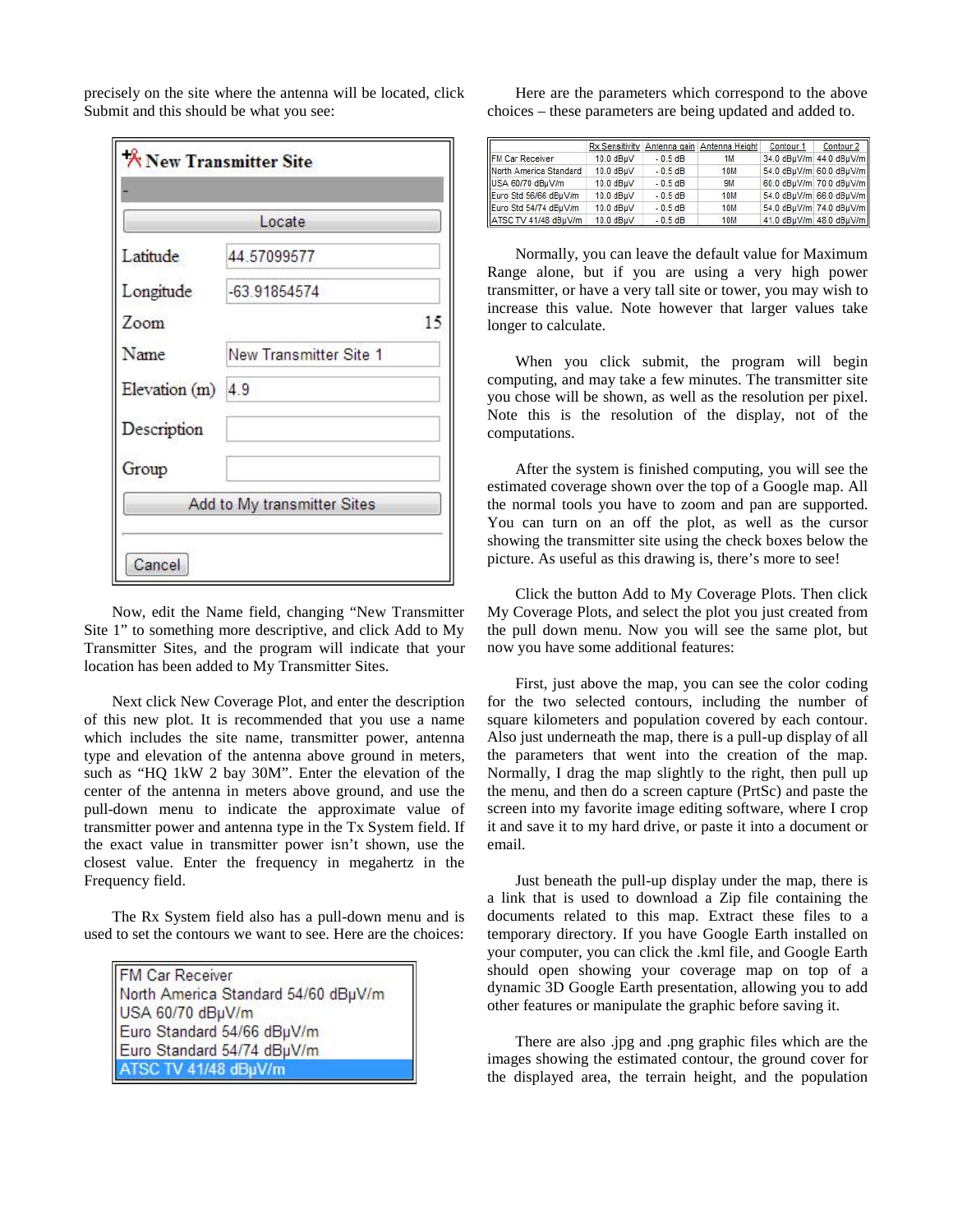density in the area. If you click the HTML file, it will overlay the estimated contour over a live Google Map.

#### **MULTIPLE COVERAGE PLOTS**

In some cases, you may wish to compare several site, tower height, antenna gain, and transmitter power level combinations to determine the best cost versus coverage. If you create several coverage plots as outlined above, and save them to My Coverage Plots, you can choose Multiple Coverage Plots from the Main menu, and then select the ones you would like to compare, holding down the Ctrl key as you select the, and click the Submit button.

On the resulting map, you can turn on and off the various layers and see the changes in coverage.

#### **POINT TO POINT LINK ANALYSIS**

In addition to coverage plots, the Nautel RF toolkit can also be used to determine the usability of proposed point to point STL links. To begin, define the location of the link sites in the same fashion as you defined the New Transmitter Sites above. Once you have the link sites defined, click on the New Point to Point Link button. Here's what you should see:

| <b>WY</b> New Link           |                  |
|------------------------------|------------------|
|                              |                  |
| From                         | Baldy            |
| Antenna center height (m) 20 |                  |
| To                           | Smelter          |
| Antenna center height (m) 20 |                  |
| Description                  | Baldy to Smelter |
| Frequency (MHz)              | 956.75           |
| Tx power (Watts)             | 10               |
| $Tx$ line loss $(dB)$        | $\overline{2}$   |
| Tx antenna gain (dBi)        | 189              |
| Rx antenna gain (dBi)        | 189              |
| Rx line loss (dB)            | $\overline{2}$   |
| $Rx$ threshold $(\mu V)$     | 40               |
| Required reliability (%)     | 70               |
| Use land cover               | $\overline{J}$   |
| Use two rays                 |                  |

In the From pull down menu, select the link transmitter site (in many cases this is the studio), and the height of the center of the antenna above the ground in meters. Then do the same for the To site.

Enter a description for the link, and then the center frequency of the link in MHz. From the manufacturer's documentation, enter the antenna, transmitter and receiver details. If you don't have the details, you may need to contact the manufacturer. Leave the required reliability number at 70%. That allows the fade margin calculations to define the reliability rather than considering the fade margin twice.

Click Submit, and you will be presented with a huge page of information. At the top, you should see a profile of the path, which shows the terrain, and if long enough, even the curvature of the earth. The white ellipses are the calculated Fresnel zones which help understand the effect of ground reflection on the path. The color on the top of the ground denotes the ground cover information corresponding to the path.

Note that a limitation of this sort of program is that it can't predict the presence of buildings in the path. A visual evaluation is suggested.

Beneath the path profile are geographic results of the analysis, including coordinates, elevation data, and calculated antenna azimuths and tilts. Below that are the RF calculations, or as it is sometimes known, the link budget. Next is the actual calculation of the fade margin. Note that interpreting this number is best done by a qualified engineering consultant. Also note that this sort of analysis cannot predict the effects of interference, should it be encountered.

Lastly, a map is provided showing the overhead view of the path. You may choose to use screen captures to save the images and data for inclusion in a document or report.

## **CAVEAT EMPTOR**

The Nautel RF Toolkit is intended to aid broadcasters in analyzing the approximate coverage with various transmitter sites, power levels, antenna heights and antenna gain. While the coverage tool is based on the well proven Longley Rice modeling techniques, and publicly available SRTM terrain data, it cannot be guaranteed and Nautel cannot assume any liability for the results. Further, the coverage tool is not meant to be a replacement for coverage studies and other work done by professional consulting engineers. Please consult with a qualified engineer before applying for your license or ordering your equipment